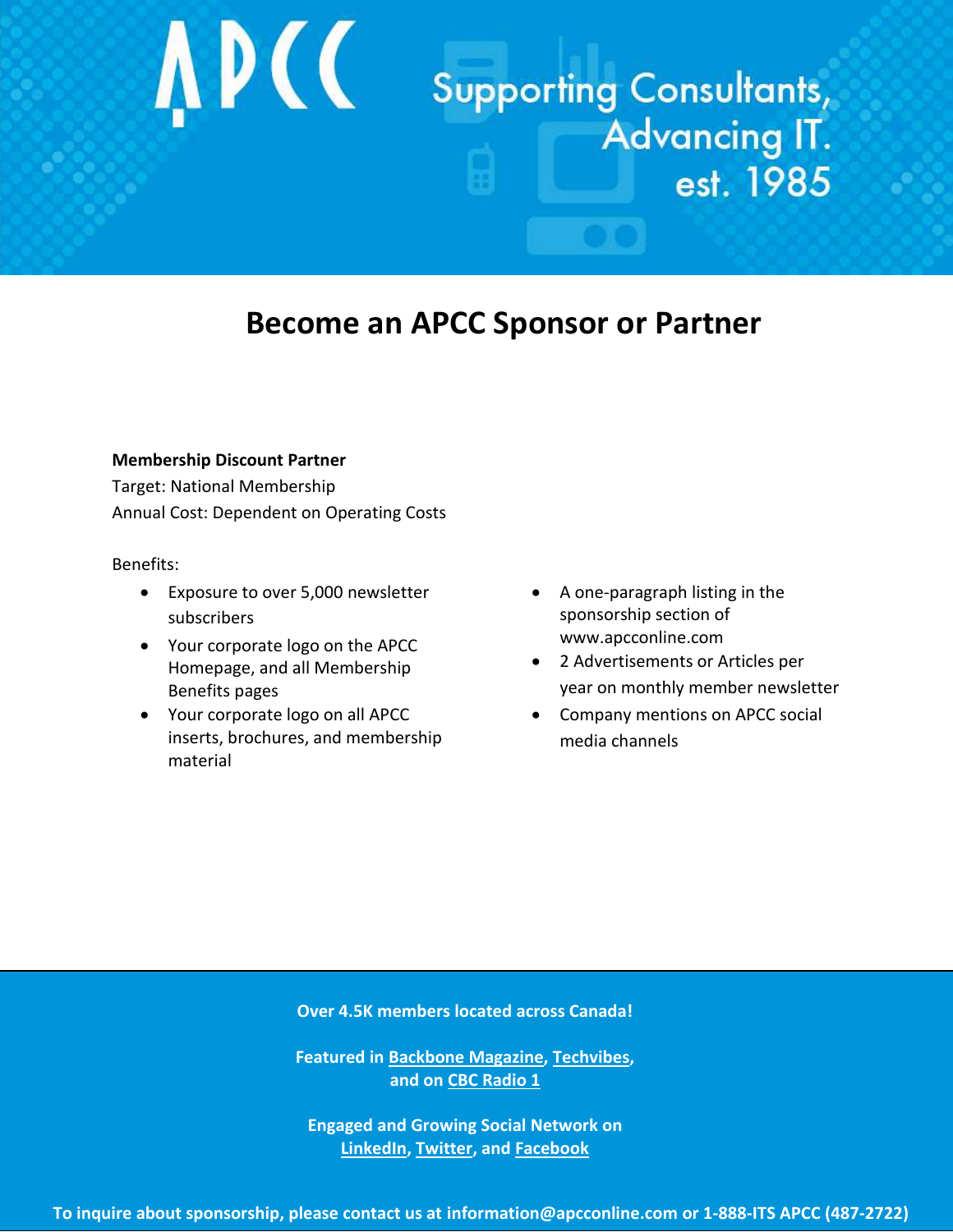#### **Strategic Partner**

Target: National Membership Annual Cost: \$1500.00

#### Benefits:

- Sponsor's corporate logo on the homepage of www.apcconline.com with a link to the sponsor's website
- A one-paragraph listing in the sponsorship section of www.apcconline.com
- The opportunity to be the main speaker at one event/year
- One member newsletter featured article or announcement per year
- Listed as sponsor on APCC's online newsletter with a link to sponsor's site included
- Sponsor one-paragraph listing and logo included in all new member welcome packages (emailed PDF)

#### **In Kind Partnership**

Target: National Membership Annual Cost: Negotiable

#### Benefits:

- Social media cross-promotion
- Newsletter cross-promotion

• The exchange of promotional discounts, services, or event listings

**Over 4.5K members located across Canada!**

**Featured in Backbone [Magazine,](http://www.backbonemag.com/Backblog/knowledgebased-workers-drive-economic-success.aspx) [Techvibes,](http://www.techvibes.com/blog/knowledge-based-workers-are-changing-the-rules-in-canada-2013-04-28) and on [CBC Radio 1](http://www.apcconline.com/index.php/archives/1661)**

**Engaged and Growing Social Network on [LinkedIn,](http://www.linkedin.com/groups/APCC-Association-Professional-Computer-Consultants-3768080/about?trk=anet_ug_grppro) [Twitter,](http://www.twitter.com/APCC_Canada) and [Facebook](http://www.facebook.com/APCCOnline)**

**To inquire about sponsorship, please contact us at [information@apcconline.com](mailto:information@apcconline.com) or 1-888-ITS APCC (487-2722)**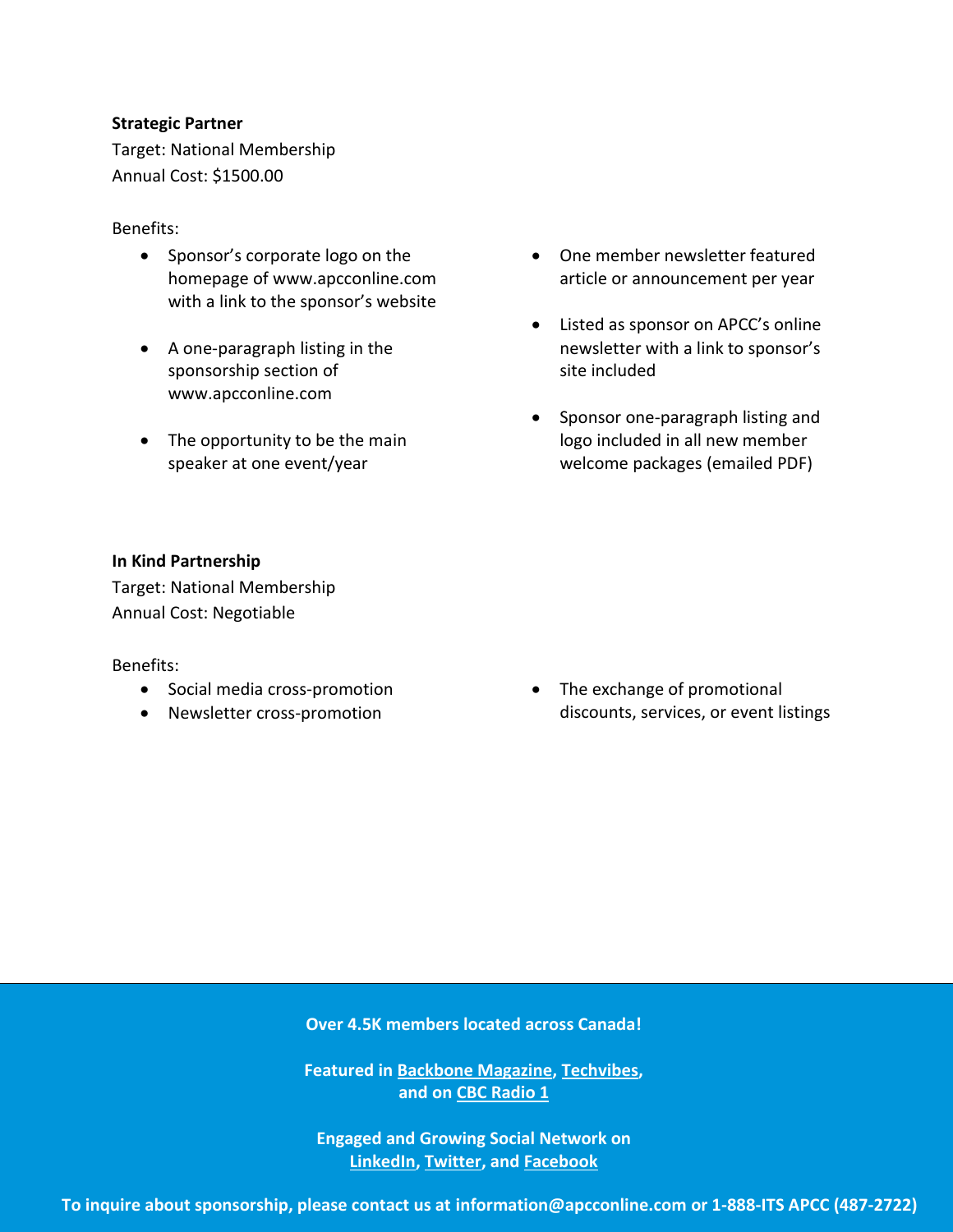#### **Event Sponsor – Silver**

Target: Members for Geographic Area of the Event Cost: \$175.00 + HST per event; \$500.00 + HST for five events

#### Benefits:

- Sponsors receive exclusivity within their industry
- Sponsor name included on all material promoting the event
- Corporate name or sign at the event (sponsor supplied)
- Introduction and recognition of the sponsor at the event
- Opportunity to install a promotional display at the event
- Opportunity to distribute promotional materials at the event

#### **Event Sponsor - Gold**

Target: Members for Geographic Area of Event Cost: \$350.00 + HST per event; \$1000.00 + HST for five events

#### Benefits:

- Sponsors receive exclusivity within their industry
- Sponsors have first right of refusal for future events
- Sponsor name included on all material promoting the event
- Corporate name or sign at the event (sponsor supplied)
- Introduction and recognition of the sponsor at the event
- Opportunity to distribute promotional materials at the event
- Opportunity to speak at the event for 5 minutes

 Opportunity to install a promotional **and on [CBC Radio 1](http://www.apcconline.com/index.php/archives/1661) Featured in Backbone [Magazine,](http://www.backbonemag.com/Backblog/knowledgebased-workers-drive-economic-success.aspx) [Techvibes,](http://www.techvibes.com/blog/knowledge-based-workers-are-changing-the-rules-in-canada-2013-04-28)** 

> **Engaged and Growing Social Network on [LinkedIn,](http://www.linkedin.com/groups/APCC-Association-Professional-Computer-Consultants-3768080/about?trk=anet_ug_grppro) [Twitter,](http://www.twitter.com/APCC_Canada) and [Facebook](http://www.facebook.com/APCCOnline)**

**To inquire about sponsorship, please contact us at [information@apcconline.com](mailto:information@apcconline.com) or 1-888-ITS APCC (487-2722)**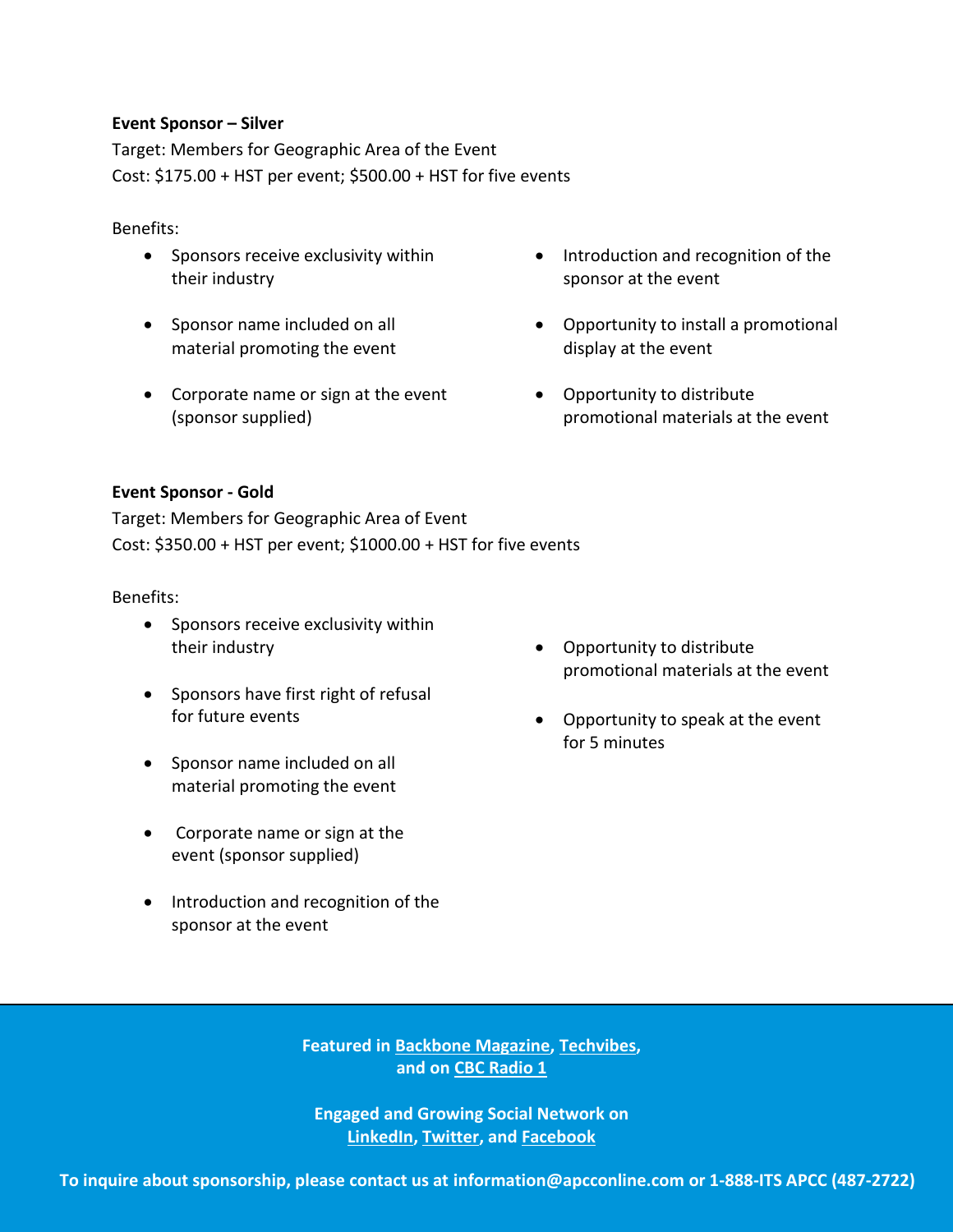

LMS Prolink is a Canadian owned and operated insurance and risk management broker. For over 30 years we have supported associations all across Canada providing unique group insurance program solutions to meet their members ever-changing needs.



Any professional that can incorporate such as Doctors, Dentists, IT Consultants, Lawyers or Engineers can now shelter more income and collect larger tax refunds. INTEGRIS obtains its services on a group basis, not at retail prices. You automatically benefit from deep discounts on actuarial and investment management fees by being associated with INTEGRIS.

All of the administrative burden of running a personal pension program are offloaded to a professional corporate administrator whose sole task is to ensure 100% compliance on your behalf. Professionals can then focus on what they do best.



Benecaid is changing the way companies view their employee health plans. We have structured our solutions to enable businesses and individuals to have more control over their health coverage. Whether it's through our flexstyle group benefits plans or the popular Benecaid Health Spending Account®, Benecaid ensures that you get - and pay for – just the coverage you want.



CTE Solutions is a Canadian owned and operated company that was founded in 2002, by a group of dedicated IT Training Professionals. We operate out of our Ottawa and Toronto classroom facilities, and can connect remote students from their home or office using our Virtual-Interactive-Blended-Education (V.I.B.E.) method.